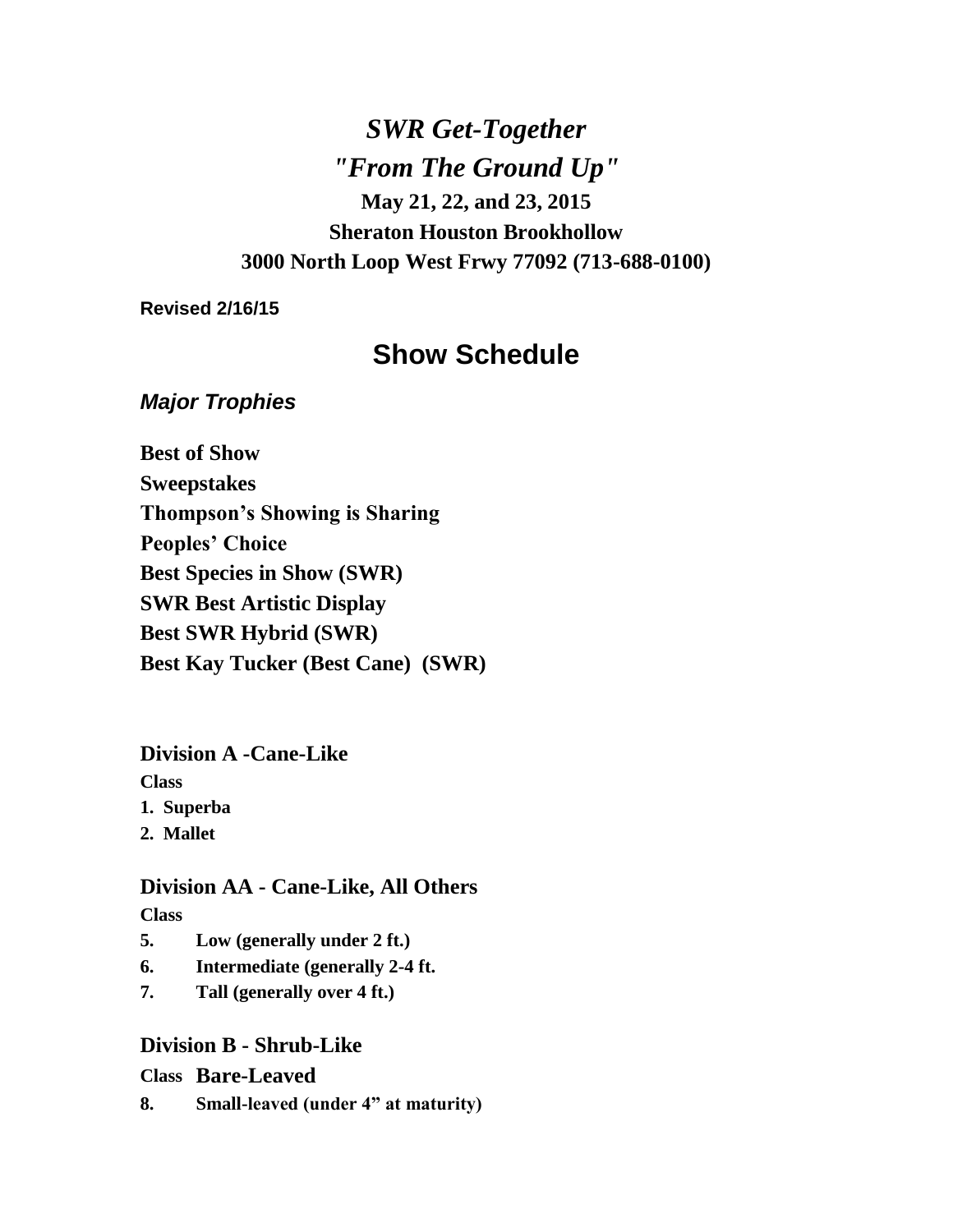- **9. Medium-leaved (4-6" at maturity)**
- **10. Large-leaved (over 6" at maturity)**
- **11. Everblooming type**

#### **Class Hairy-Leaved**

- **12. Felted-leaved**
- **13. Narrow-leaved (generally under 3")**
- **14. Wide-leaved (generally over 4")**

### **Class Distinctive Foliage**

- **15. Unusual surface and/or Coloring**
- **16.** *B***.** *listada***-like type**
- **17. Compact type**

## **Division C - Thick Stemmed**

#### **Class Bare-leaved**

- **18. Small-leaved (under 4"**
- **19. Medium-leaved (4-6")**
- **20. Large-leaved (over 6")**

### **Class Hairy-leaved**

- **21. Small-leaved (under 4")**
- **22. Medium-leaved (4-6")**
- **23. Large-leaved (over 6")**

### **Class Trunk-Like**

- **24. Species**
- **25. Cultivar**
- **Class Thickset**
- **26 Species**
- **27 Cultivar**

### **Division D - Semperflorens**

- **Class Species**
- **28. Semperflorens type**
- **29. Schmidtiana type**
- **Class Cultivars**
- **30. Single-flowered, green foliage**
- **31. Single-flowered, bronze foliage**
- **32. Semi-double/double flower, green foliage**
- **33. Semi-double/double flower, bronze foliage**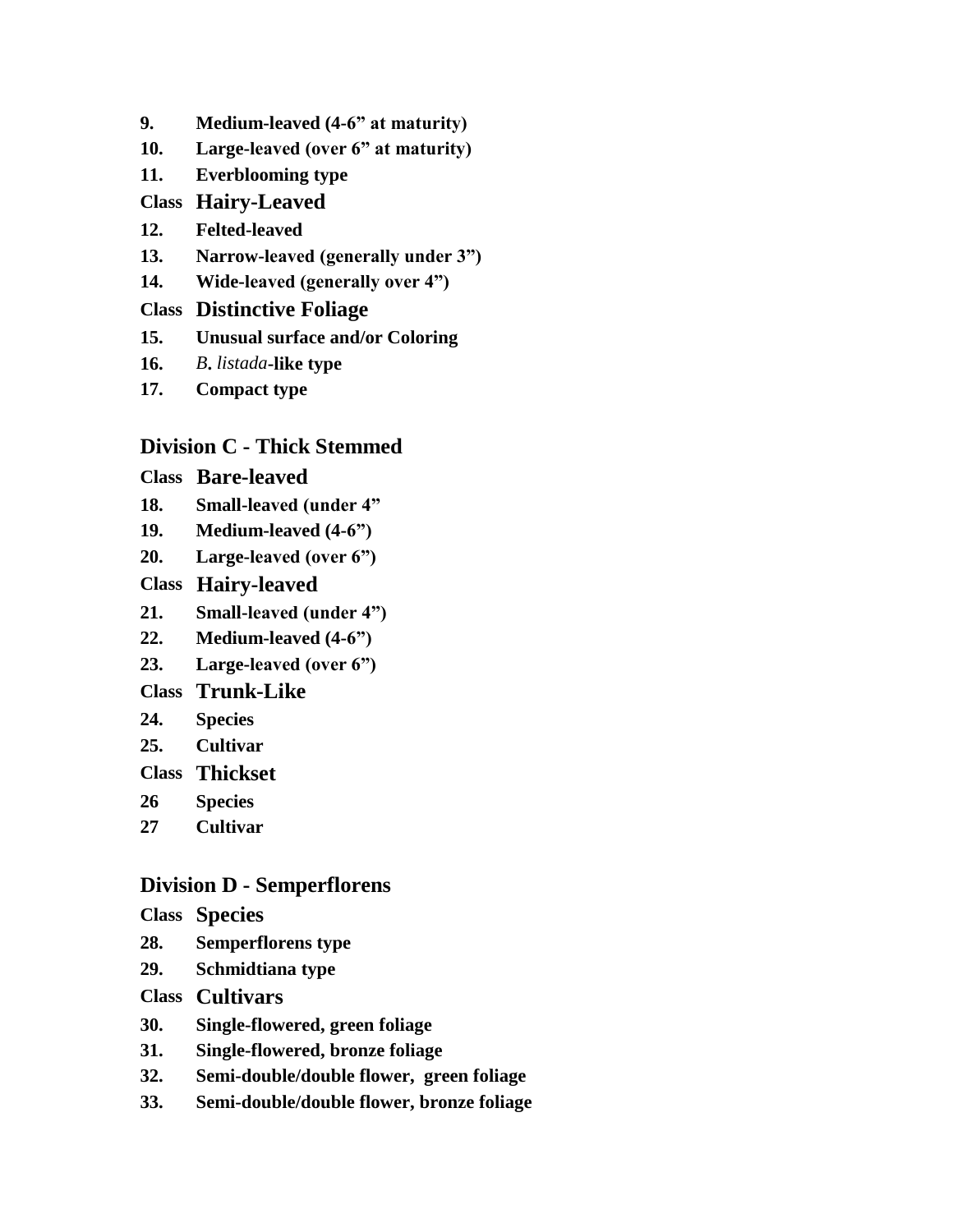#### **34. Variegated foliage**

#### **Division E - Rhizomatous**

### **Class Small-leaved (under 3" at maturity)**

- **35. Entire/subentire**
- **36. Lobed**
- **37. Cleft**
- **38. Parted**
- **39. Compound-leaved**
- **40. Crested/spiral**

### **Class Medium-Leaved (3-6" at maturity)**

- **41. Entire/subentire**
- **42. Lobed**
- **43. Cleft**
- **44. Parted**
- **45. Compound-leaved**
- **46. Crested/spiral**

# **Class Large-leaved (6-12" at maturity)**

- **47. Entire/subentire**
- **48. Lobed**
- **49. Cleft**
- **50. Parted**
- **51. Compound-leaved**
- **52. Crested/spiral**

# **Class Giant Leaved (over 12" at maturity)**

- **53. Entire/subentire**
- **54. Lobed**
- **55. Cleft**
- **56. Parted**
- **57. Compound-leaved**
- **58. Crested/spiral**

### **Division EE - Rhizomatous**

#### **Class Unusual Growth and/or foliage**

- **59. Rhizome jointed at or below soil with erect stems**
- **Class Rhizome erect**
- **60. Entire/subentire**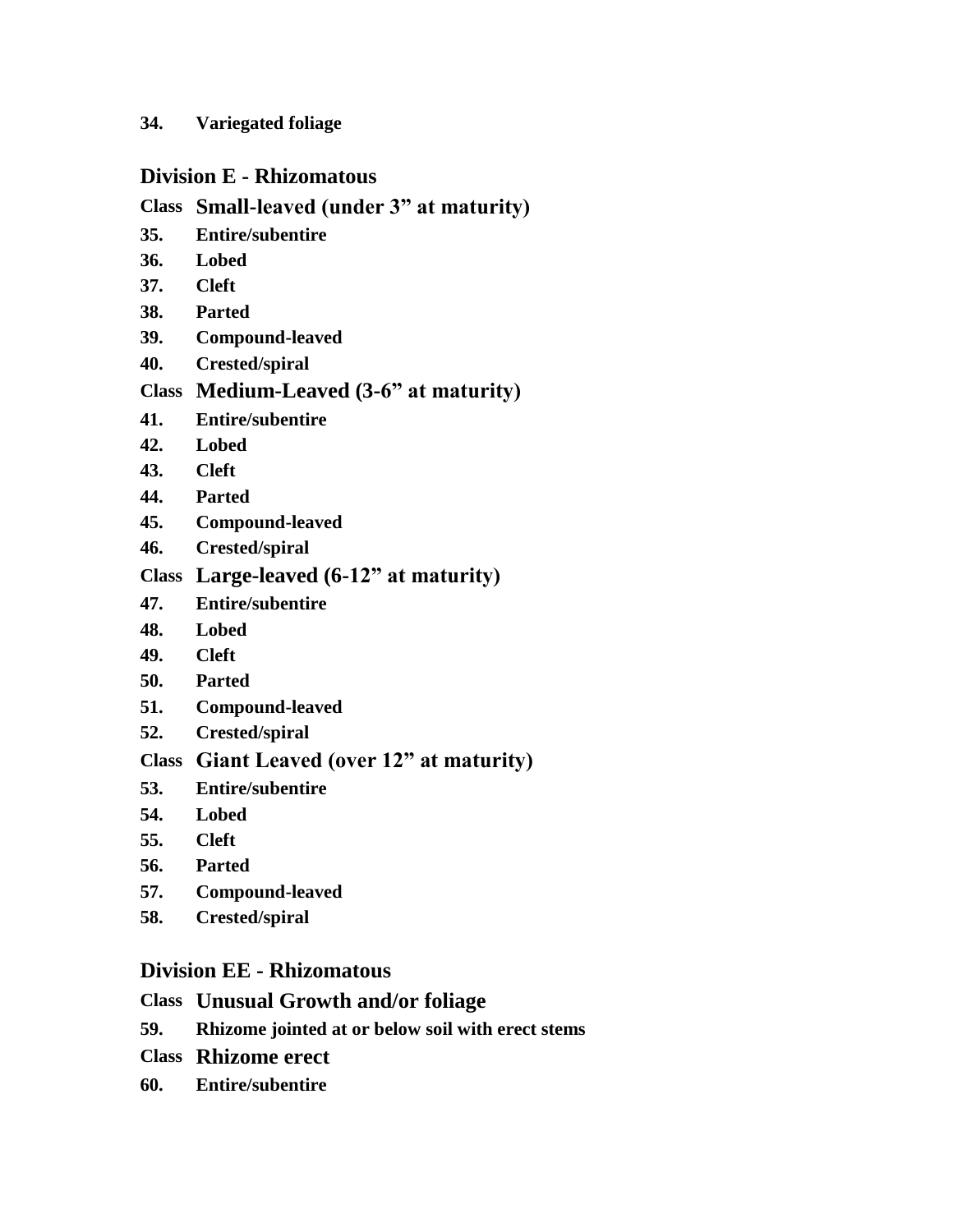- **61. Lobed**
- **62. Cleft**
- **63. Parted**
- **64. Compound-leaved**
- **65. Crested/spiral**

### **Division EEE - Rhizomatous**

- **Class Distinctive Foliage**
- **66. Pustular type**
- **Class Unusual surface and/or coloring**
- **67. Small-leaved (under 3")**
- **68. Medium-leaved (generally 3-6")**
- **69. Large-leaved (generally 6-12")**
- **70. Unusual shape or growth habit**

# **Division F - Tuberous-Rooted**

**Class**

- **71. Semi-tuberous species**
- **72. Species & 1st-generation hybrids**
- **73. Semi-tuberous hybrids**
- **74. Rieger-elatior types**

## **Division G - Rex Cultorum**

## **Class Small-leaved (under 3")**

- **75. Spiral**
- **76. Non-spiral**
- **Class Medium-leaved (3-6")**
- **77. Spiral**
- **78. Non-spiral**
- **Class Large-leaved (6-12")**
- **79. Spiral**
- **80. Non-spiral**
- **Class Upright-stemmed**
- **81. Spiral**
- **82. Non-spiral**

## **Division H - Trailing-Scandent Class**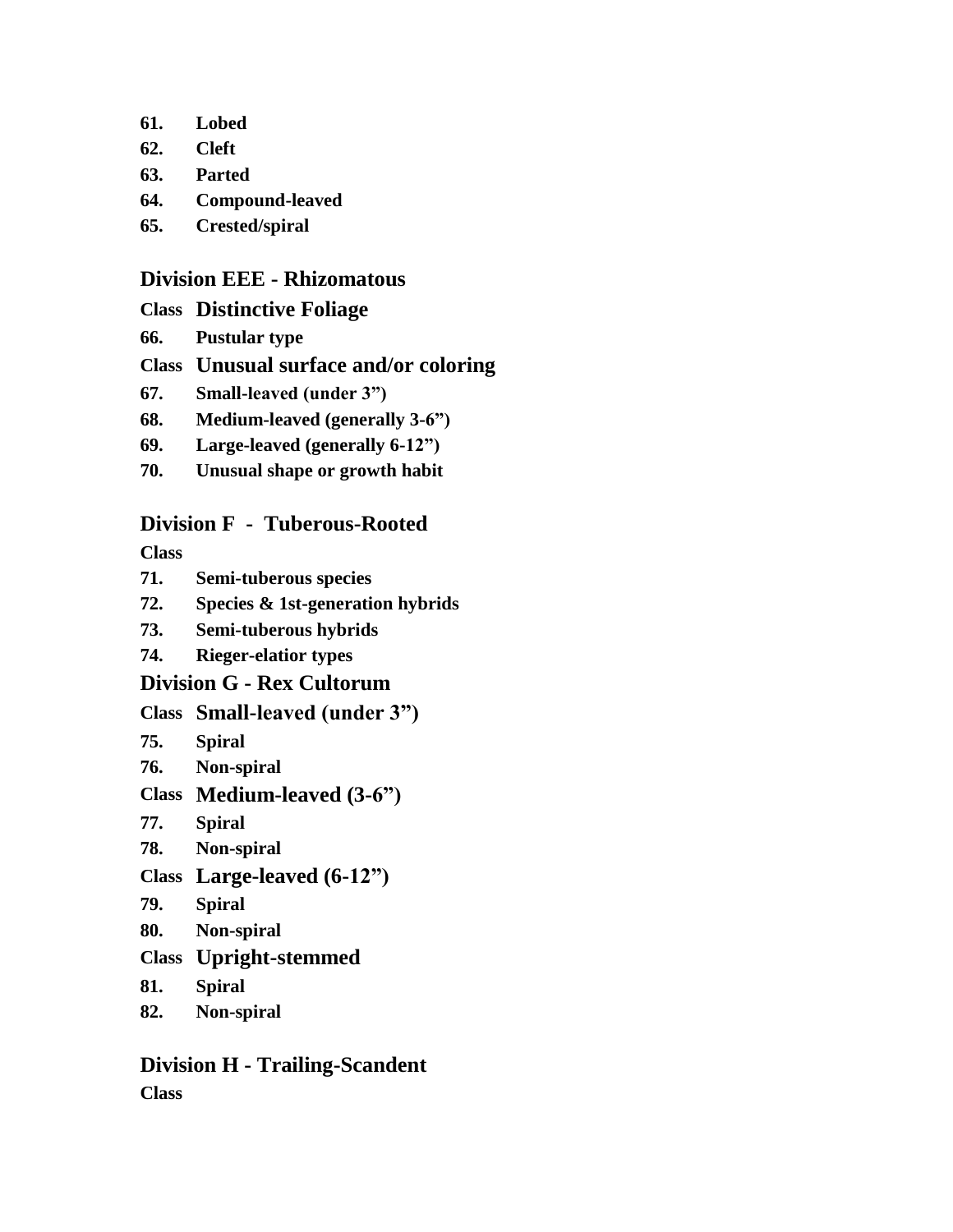**84. Species**

**85. Cultivars**

#### **Division I - Contained Atmosphere**

### **Multiple Begonias**

**86**

### **Single Begonia**

**Class**

- **88. Cane-like**
- **89. Shrub-like**

### **Class Rhizomatous**

- **90. Small-leaved (under 3")**
- **91. Medium-leaved (3-6")**
- **92. Large-leaved (6-12")**

# **Class Rhizomatous, Distinctive Foliage**

- **93. Pustular types**
- **94. Unusual surface and/or unusual coloring**
- **95. Unusual shape and/or habit of growth**

### **Class Rex Cultorum**

- **96. Small-leaved (under 3")**
- **97. Medium-leaved (over 6"}**
- **98. Large-leaved (over 6")**

## **Class Tuberous**

- **99. Tuberous/semi-tuberous**
- **Class Trailing-Scandent**
- **100. Trailing-scandent**

# **Division J - Species**

**Class**

- **101. Cane-like**
- **102. Shrub-like**
- **103. Thick-stemmed**
- **104. Semperflorens**
- **105. Rhizomatous (including** *B. rex***)**
- **106. Tuberous/semi-tuberous**
- **107. Trailing-Scandent**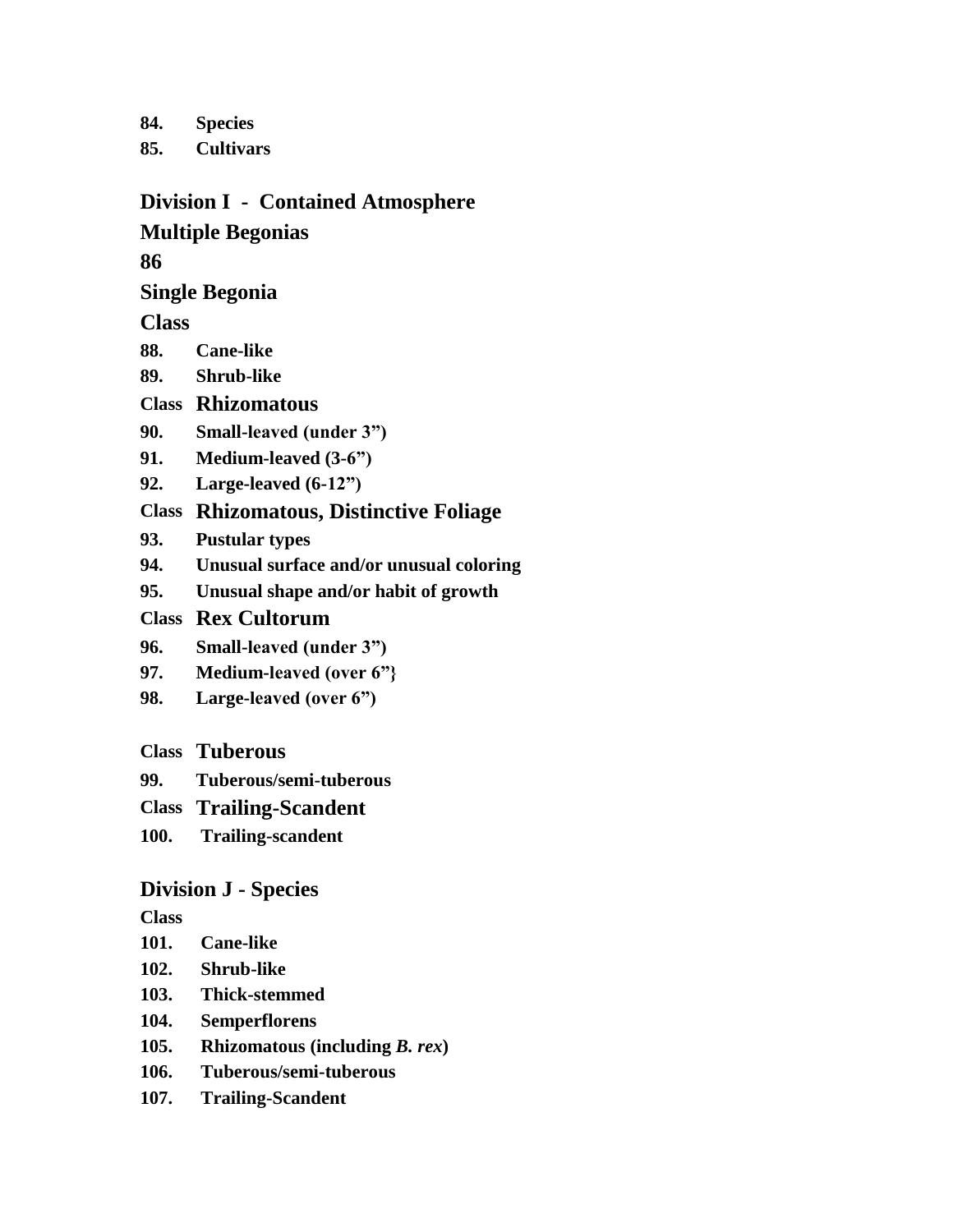#### **Division K – U Numbers (ABS Unidentified Species Listing)**

**Class**

- **108. Cane-like**
- **109. Shrub-like**
- **110. Thick-stemmed**
- **111. Semperflorens**
- **112. Rhizomatous**
- **113. Tuberous/semi-tuberous**
- **114. Trailing-scandent**

### **Division L - Hanging Containers**

**Class**

- **115. Cane-like**
- **116. Shrub-like**
- **117. Thick-stemmed**
- **118. Semperflorens**
- **119. Rhizomatous**
- **120. Rex Cultorum**
- **121. Tuberous/semi-tuberous**
- **122. Trailing-scandent**

#### **Division M - Novice (See rule 31)**

**Class**

- **123. Cane-like**
- **124. Shrub-like**
- **125. Thick-stemmed**
- **126. Semperflorens**
- **127. Rhizomatous**
- **128. Rex Cultorum**
- **129. Tuberous/semi-tuberous**
- **130. Trailing-scandent**
- **131. Hanging container**
- **132. Contained atmosphere**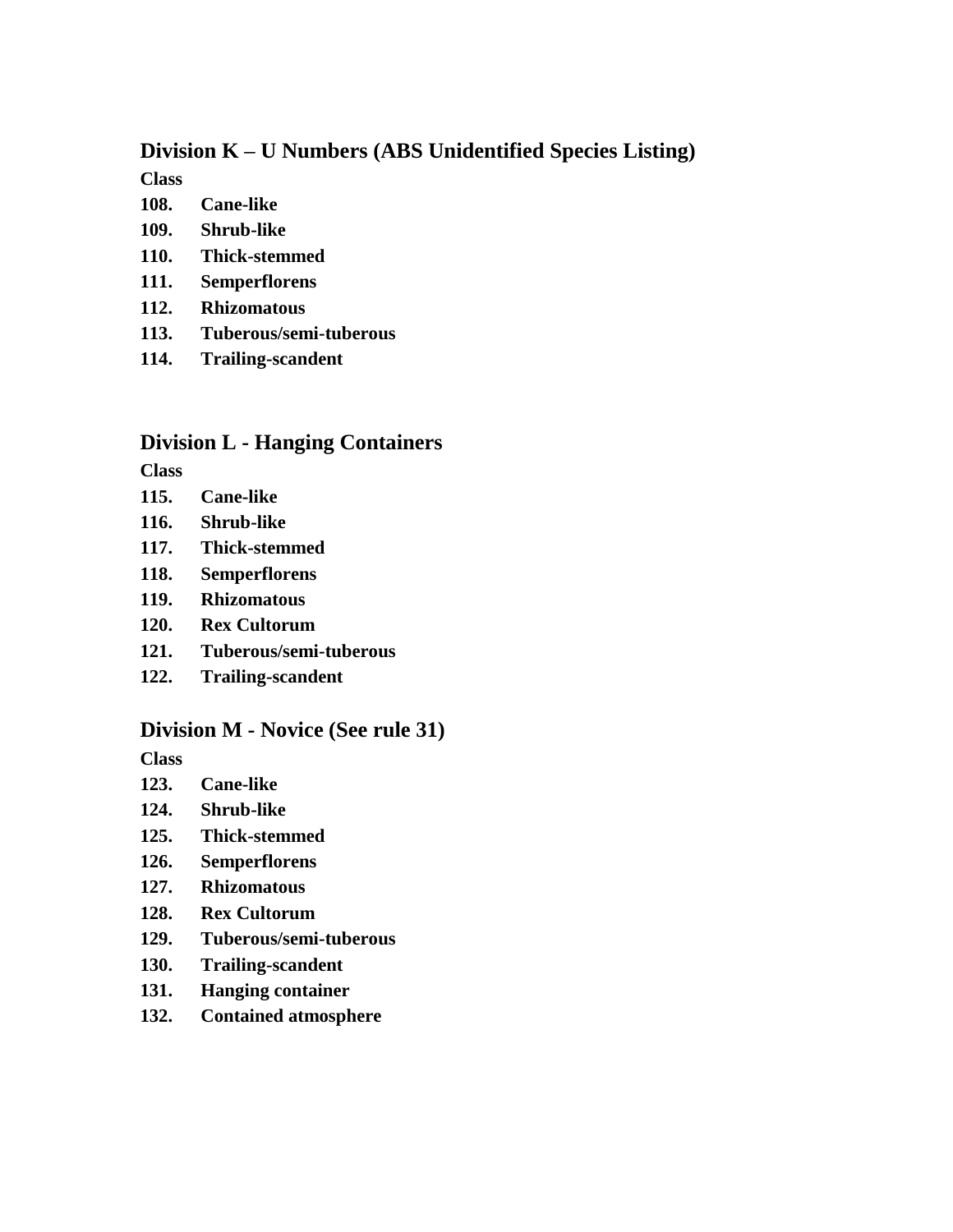**Division N – Seedlings Class 138. To 1 year 139. To 2 years**

## **Division O - Novel Grown**

**Class**

- **141. Totem or trellis**
- **142. Standard**
- **143. Bonsai/Miniaturized**
- **266. Miniaturized**
- **267. All Other**

## **Division P - Novel Container**

**Class**

- **144. Rock**
- **145. Driftwood**
- **146. Strawberry jar**
- **147. Unique container**
- **148. Wall pocket**
- **149. Dish garden**
- **268. All Other**

## **Division Q - Traveling Begonias**

**Class**

- **150. Cane-like**
- **151. Shrub-like**
- **152. Thick-stemmed**
- **153. Semperflorens**
- **154. Rhizomatous**
- **155. Rex Cultorum**
- **156. Tuberous/semi-tuberous**
- **157. Trailing-scandent**
- **158. Contained atmosphere**

# **Division R - Heritage Begonias (In Cultivation25 years or More)**

**Class**

**260. Cane-like**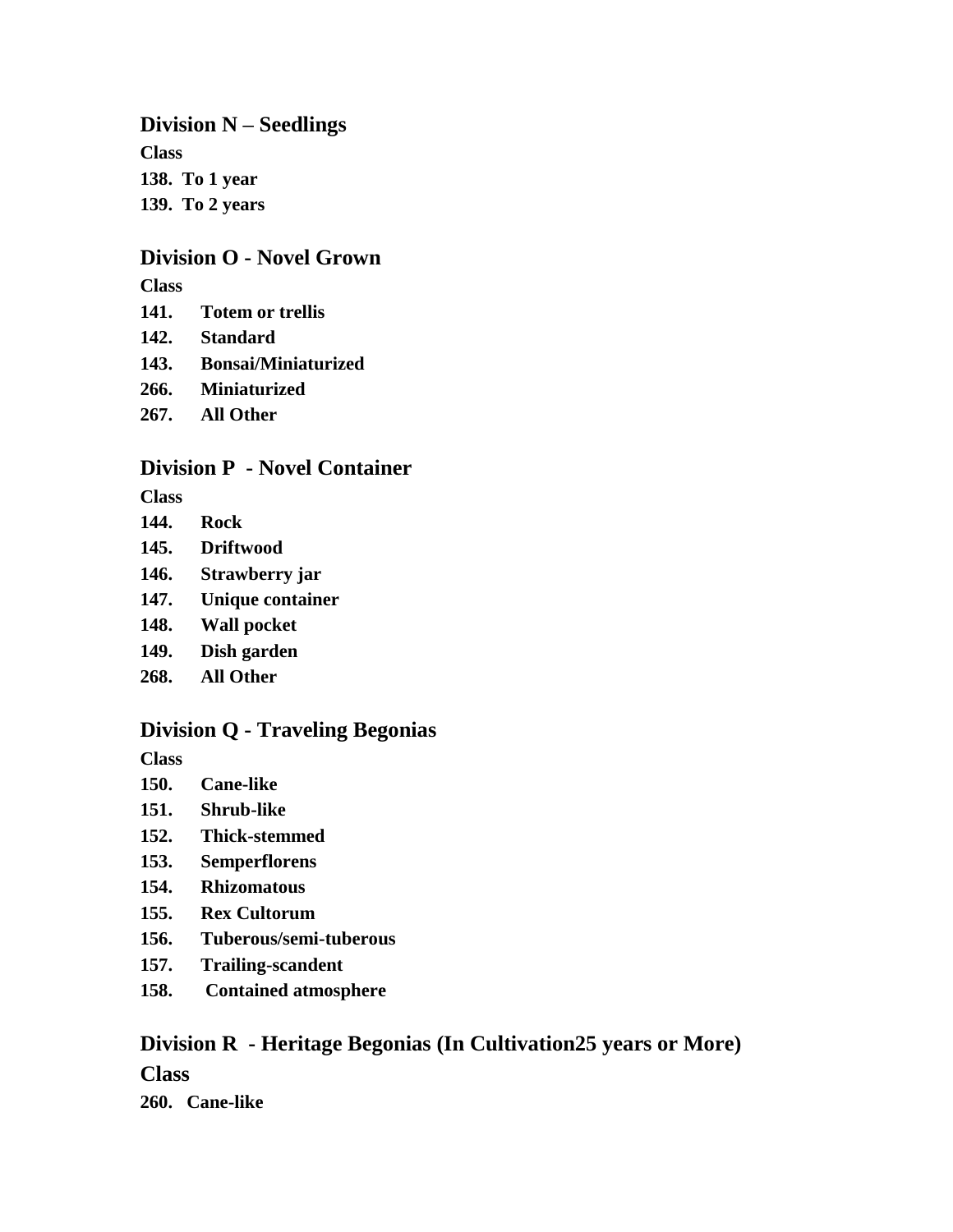- **261. Shrub-Like**
- **262. Thick-stemmed**
- **263. Rhizomatous**
- **264. Rex Cultorum**
- **265. Other**

#### **Division T - Commercial Growers**

**Class**

- **159. Cane-like**
- **160. Shrub-like**
- **161. Thick-stemmed**
- **162. Semperflorens**
- **163. Rhizomatous**
- **164. Rex Cultorum**
- **165. Tuberous/semi-tuberous**
- **166. Trailing-scandent**
- **167. Handing container/wall pocket**
- **168. Contained atmosphere**

### **Division V - New Introductions – Hobby Growers**

**Class**

- **171. Cane-like**
- **172. Rhizomatous**
- **173. Thick-stemmed**
- **174. Rex Cultorum**
- **175. Other**

#### **Division VV - New Introductions - Commercial Grower**

**Class**

- **176. Cane-like**
- **177. Rhizomatous**
- **178. Rex Cultorum**
- **179. Other**

### **Division W - Photographs Judged Horticulturally**

**Class**

- **180 Photos of entire plant**
- **181 Photos of flowers**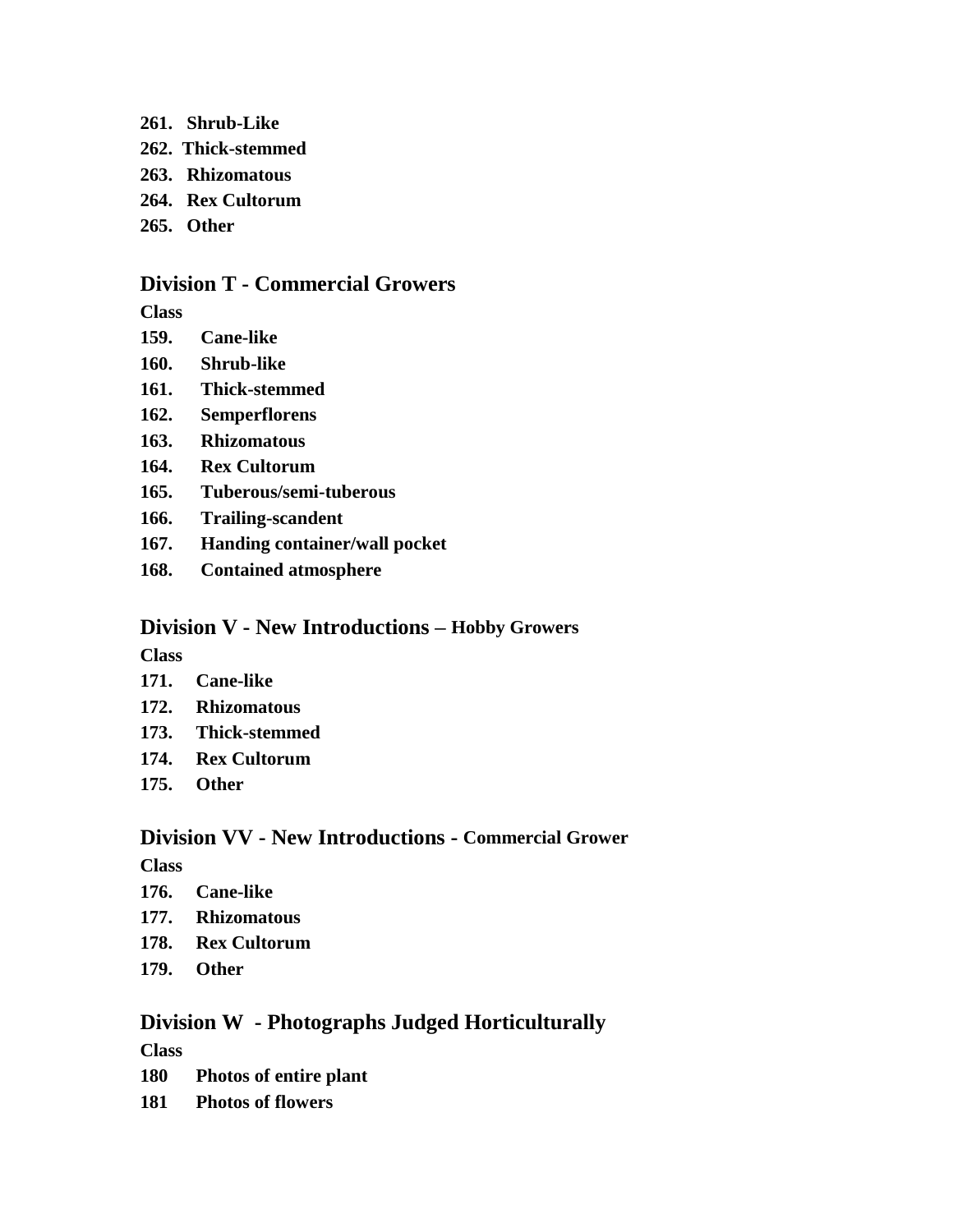**Division WW - Photographs Judged Artistically (photo may be of entire plant or any part thereof, or groupings of plants)** 

**Class – Color print**

**184. Leaves**

- **185. Flower**
- **186. Flower Cluster**
- **187. Entire plant**
- **188. Landscape**
- **189. Rainforest**
- **190. Collage**
- **Class - Black and White Print**
- **191. Leaves**
- **192. Flower**
- **193. Entire plant**
- **194. Computer Enhanced**

**Division Z - Arts** 

**Black and White Rendering Class Pen and Ink** 

- **213. Leaves**
- **214. Flower/flower cluster**
- **215. Entire plant**
- **216. Landscape**
- **217. Rainforest**

**Class Charcoal**

- **218. Leaves**
- **219. Flower/flower cluster**
- **220. Entire plant**
- **221. Landscape**
- **222. Rainforest**

**Class Pencil**

- **223. Leaves**
- **224. Flower/flower cluster**
- **225. Entire plant**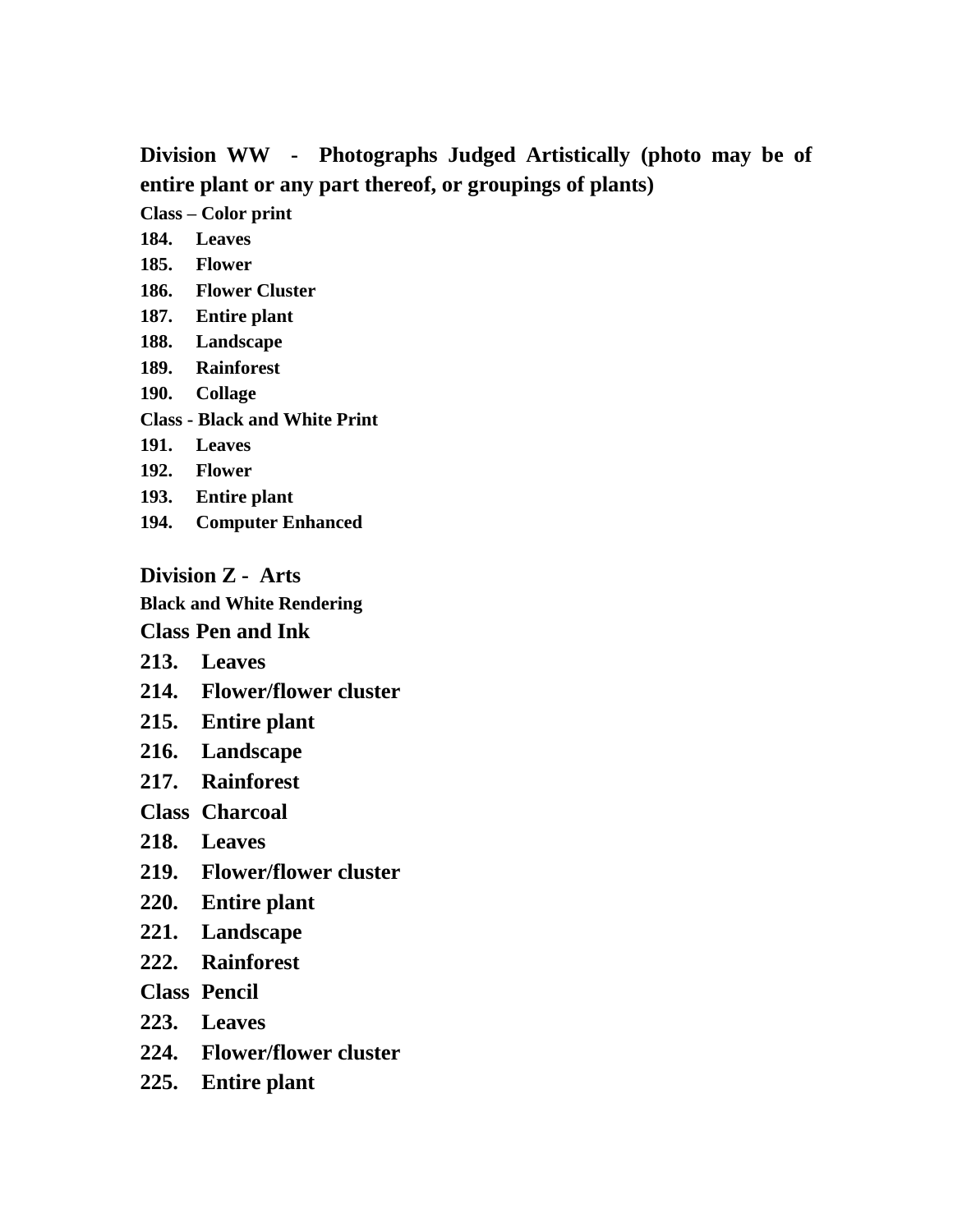- **226. Landscape**
- **227. Rainforest**

**Color Rendering**

- **Class Watercolor**
- **228. Leaves**
- **229. Flower/flower cluster**
- **230. Entire plant**
- **231. Landscape**
- **232. Rainforest**
- **Class Oil**
- **233. Leaves**
- **234. Flower/flower cluster**
- **235. Entire plant**
- **236. Landscape**
- **237. Rainforest**
- **Class Acrylic**
- **238. Leaves**
- **239. Flower/flower cluster**
- **240. Entire plant**
- **241. Landscape**
- **242. Rainforest**
- **Class Color Rendering - Dry Medium**
- **243. Leaves**
- **244. Flower/flower cluster**
- **245. Entire plant**
- **246. Landscape**
- **247. Rainforest**
- **Class Colored Pencils**
- **248. Leaves**
- **249. Flower/flower cluter**
- **250. Entire plant**
- **251. Landscape**
- **252. Rainforest**